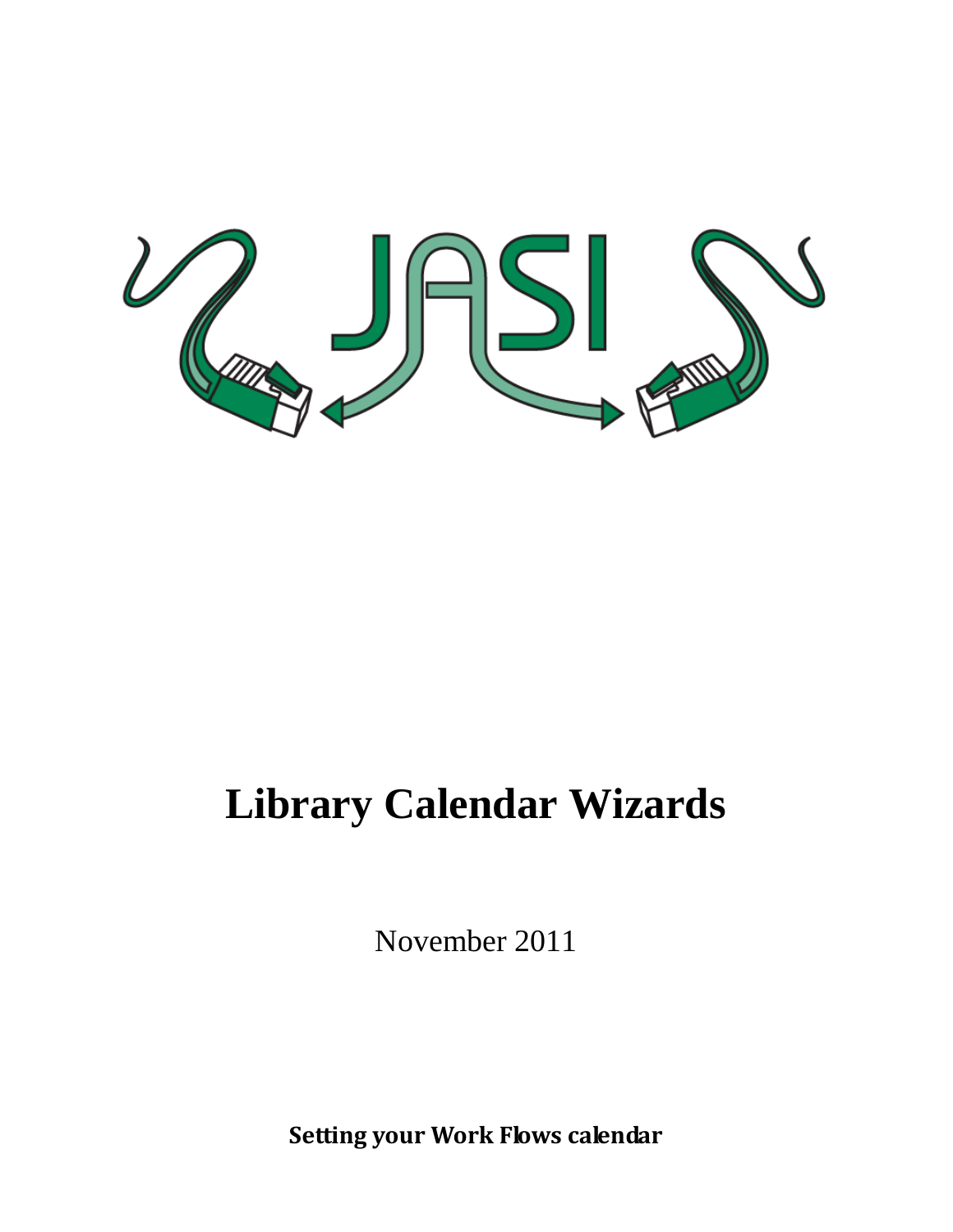To set the calendar in Workflows you must

- 1) Log into Workflows with your Super Account.
- 2) Navigate to the Circulation module and access the Common Tasks group of wizards.
- 3) Here you should see the Library Calendar wizard, pictured below.

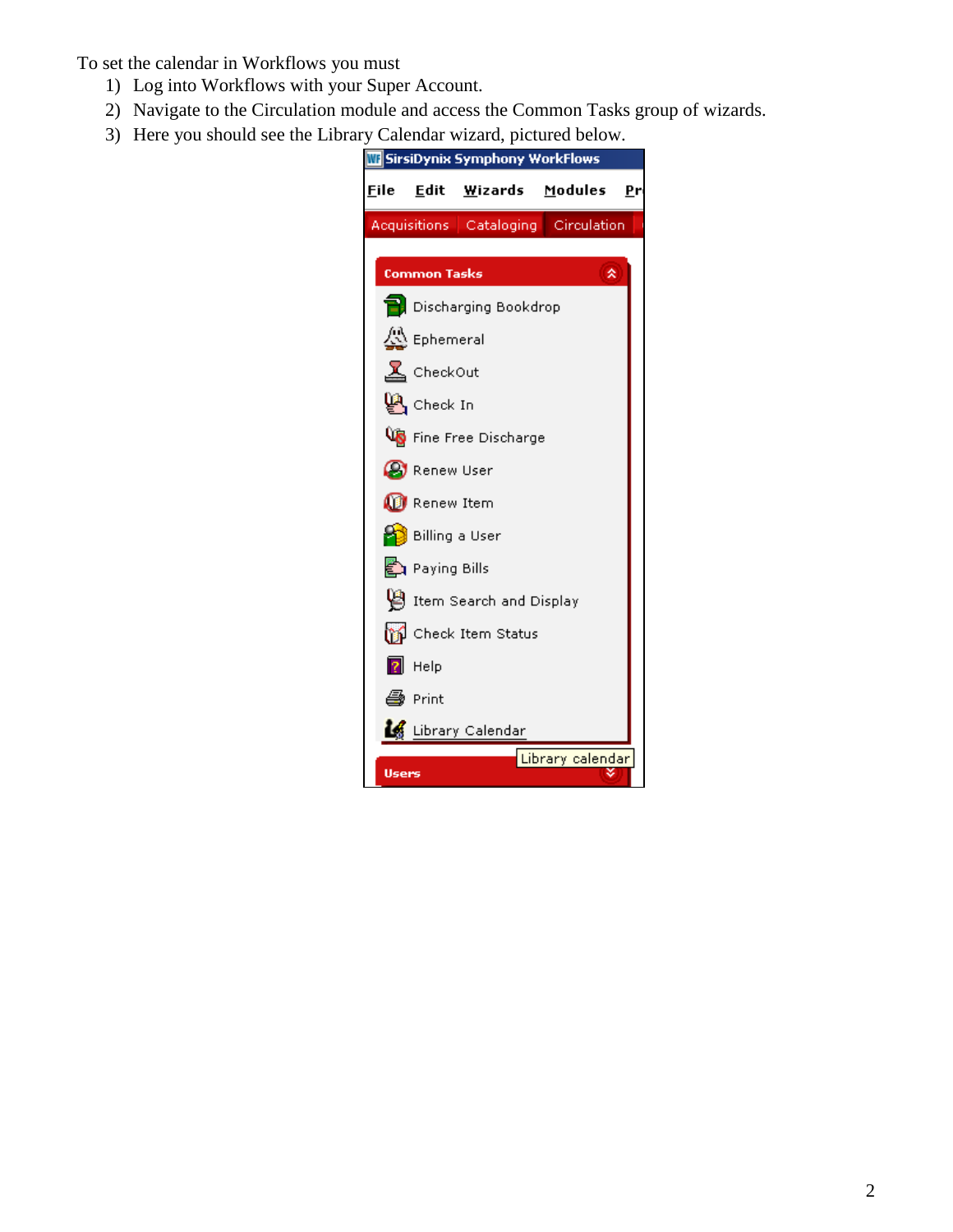4) When you access the wizard, you will be presented with two sections. A list of close dates, and a closed days selection, as seen below.

| Library Calendar                           |   |
|--------------------------------------------|---|
| Ontario Library Service North Headquarters |   |
| Closed dates: 07/01/2011                   | ◈ |
| $\sqsubset$ Closed days:                   |   |
| ☑ Sunday □ Monday □ Tuesday □ Wednesday    |   |
| □ Thursday □ Friday □ Saturday             |   |
|                                            |   |

- 5) To select a date that your library is closed, or a range of dates, click on the Closed dates, gadget to the right of the closed dates field. It is the shape that looks like this:  $*$
- 6) This will open a pop up window called Gadget : Closed dates, it will look like this:

| <b>Gadget: Closed Dates</b> |              |                                    |              |                |               |                |      |                         |    |              |                             |       |                |                           |  | $   \times$ |
|-----------------------------|--------------|------------------------------------|--------------|----------------|---------------|----------------|------|-------------------------|----|--------------|-----------------------------|-------|----------------|---------------------------|--|-------------|
|                             |              |                                    |              |                |               |                |      |                         |    |              |                             |       |                |                           |  |             |
|                             | Closed from: |                                    |              |                |               |                |      | $\sqcap$ Until $\sqcap$ |    |              |                             |       |                |                           |  |             |
|                             | ⇦            |                                    |              |                | November 2011 | $\Rightarrow$  |      | ⇦                       |    |              | November 2011 $\Rightarrow$ |       |                |                           |  |             |
|                             | s.           | M                                  | T.           | W.             | T.            | F I            | S    | s.                      | M  | T.           | W.                          | T.    | F              | $\mathbb{S}^{\mathbb{Z}}$ |  |             |
|                             |              |                                    | $\mathbf{1}$ | $\overline{c}$ | 3             | $\overline{4}$ | 5    |                         |    | $\mathbf{1}$ | $\overline{c}$              | 3     | $\overline{4}$ | 5                         |  |             |
|                             | 6            | $\overline{7}$                     | 8            | 9              | 10            | 11             | 12   | 6                       | 7  | 8            | 9                           | 10    | 11             | 12                        |  |             |
|                             | 13           | 14                                 | 15           | 16             | 17            | 18             | 19   | 13                      | 14 | 15           | 16                          | 17    | 18             | 19                        |  |             |
|                             | 20           | 21                                 | 22           |                | 23 24         | 25             | - 26 | 20                      | 21 | 22           | 23                          | 24    | 25             | 26                        |  |             |
|                             | 27           | 28                                 | 29           | 30             |               |                |      | 27                      | 28 | 29           | 30                          |       |                |                           |  |             |
|                             |              |                                    |              |                |               |                |      |                         |    |              |                             |       |                |                           |  |             |
|                             |              |                                    |              |                |               |                |      |                         |    |              |                             |       |                |                           |  |             |
| Closed Dates-               |              |                                    |              |                |               |                |      |                         |    |              |                             |       |                |                           |  |             |
|                             |              | Closed from »                      |              |                |               |                |      |                         |    |              |                             | Until |                |                           |  |             |
|                             |              |                                    |              |                |               |                |      |                         |    |              |                             |       |                |                           |  |             |
|                             |              |                                    |              |                |               |                |      |                         |    |              |                             |       |                |                           |  |             |
|                             |              |                                    |              |                |               |                |      |                         |    |              |                             |       |                |                           |  |             |
|                             |              |                                    |              |                |               |                |      |                         |    |              |                             |       |                |                           |  |             |
|                             |              |                                    |              |                |               |                |      |                         |    |              |                             |       |                |                           |  |             |
|                             |              |                                    |              |                |               |                |      |                         |    |              |                             |       |                |                           |  |             |
|                             |              |                                    |              |                |               |                |      |                         |    |              |                             |       |                |                           |  |             |
|                             |              |                                    |              |                |               |                |      |                         |    |              |                             |       |                |                           |  |             |
|                             |              |                                    |              |                |               |                |      |                         |    |              |                             |       |                |                           |  |             |
|                             |              |                                    |              |                |               |                |      |                         |    |              |                             |       |                |                           |  |             |
|                             |              | ,,,,,,,,,,,,,,,,,,,,<br><u>Add</u> |              | QK             |               | Current        |      | Update $(b)$            |    |              | Remove                      |       | Cancel         |                           |  |             |
|                             |              |                                    |              |                |               |                |      |                         |    |              |                             |       |                |                           |  |             |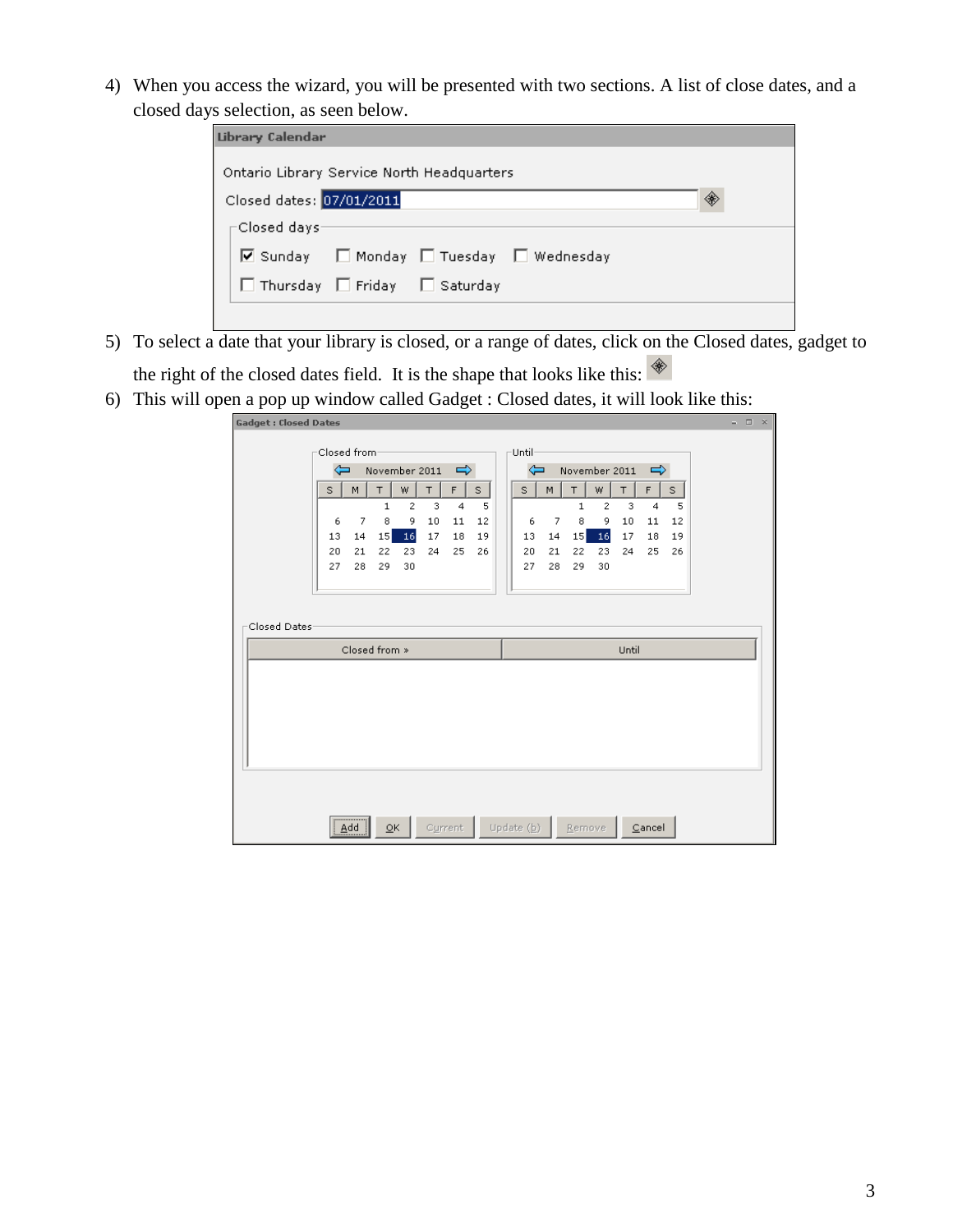7) All of the dates that you wish to be closed, even if they are single days must be set as a range, for example, if you wish to be closed November  $16<sup>th</sup>$  as in the screen shot above, you will be closed From November  $16<sup>th</sup>$ , 2011, until November  $16<sup>th</sup>$ , 2011. Then click Add. This will add the date into the Closed dates field on the bottom of the pop up window, as seen below:

| <b>Gadget: Closed Dates</b> |              |                            |          |              |                             |                |            |                          |          |          |               |          |                |          |            | $= \quad \Box \quad \times$ |
|-----------------------------|--------------|----------------------------|----------|--------------|-----------------------------|----------------|------------|--------------------------|----------|----------|---------------|----------|----------------|----------|------------|-----------------------------|
|                             | Closed from: |                            |          |              |                             |                |            | -Until-                  |          |          |               |          |                |          |            |                             |
|                             |              |                            |          |              |                             |                |            |                          |          |          |               |          |                |          |            |                             |
|                             | ⇦            |                            |          |              | November 2011 $\Rightarrow$ |                |            | ⇦                        |          |          | November 2011 |          | $\Rightarrow$  |          |            |                             |
|                             | s            | M.                         | т        | W            | T.                          | F              | s.         | s.                       | M.       | т        | W             | T        | F.             | s.       |            |                             |
|                             |              |                            | 1        | $\mathbf{2}$ | 3                           | $\overline{4}$ | 5          |                          |          | 1        | 2             | 3        | $\overline{4}$ | 5        |            |                             |
|                             | 6            | 7                          | 8        | 9            | 10                          | 11             | 12         | 6                        | 7        | 8        | 9             | 10       | 11             | 12       |            |                             |
|                             | 13<br>20     | 14<br>21                   | 15<br>22 | 16<br>23     | 17<br>24                    | 18<br>25       | 19<br>26   | 13<br>20                 | 14<br>21 | 15<br>22 | 16<br>23      | 17<br>24 | 18<br>25       | 19<br>26 |            |                             |
|                             | 27           | 28                         | 29       | 30           |                             |                |            | 27                       | 28       | 29       | 30            |          |                |          |            |                             |
|                             |              |                            |          |              |                             |                |            |                          |          |          |               |          |                |          |            |                             |
|                             |              |                            |          |              |                             |                |            |                          |          |          |               |          |                |          |            |                             |
|                             |              |                            |          |              |                             |                |            |                          |          |          |               |          |                |          |            |                             |
| Closed Dates                |              |                            |          |              |                             |                |            |                          |          |          |               |          |                |          |            |                             |
|                             |              | Closed from »              |          |              |                             |                |            |                          |          |          |               | Until    |                |          |            |                             |
|                             |              |                            |          |              |                             |                | 11/16/2011 |                          |          |          |               |          |                |          | 11/16/2011 |                             |
|                             |              |                            |          |              |                             |                |            |                          |          |          |               |          |                |          |            |                             |
|                             |              |                            |          |              |                             |                |            |                          |          |          |               |          |                |          |            |                             |
|                             |              |                            |          |              |                             |                |            |                          |          |          |               |          |                |          |            |                             |
|                             |              |                            |          |              |                             |                |            |                          |          |          |               |          |                |          |            |                             |
|                             |              |                            |          |              |                             |                |            |                          |          |          |               |          |                |          |            |                             |
|                             |              |                            |          |              |                             |                |            |                          |          |          |               |          |                |          |            |                             |
|                             |              |                            |          |              |                             |                |            |                          |          |          |               |          |                |          |            |                             |
|                             |              |                            |          |              |                             |                |            |                          |          |          |               |          |                |          |            |                             |
|                             |              |                            | QK       |              |                             | Current        |            | Update $(\underline{b})$ |          | Remove   |               |          | Cancel         |          |            |                             |
|                             |              | $\underline{\mathsf{Add}}$ |          |              |                             |                |            |                          |          |          |               |          |                |          |            |                             |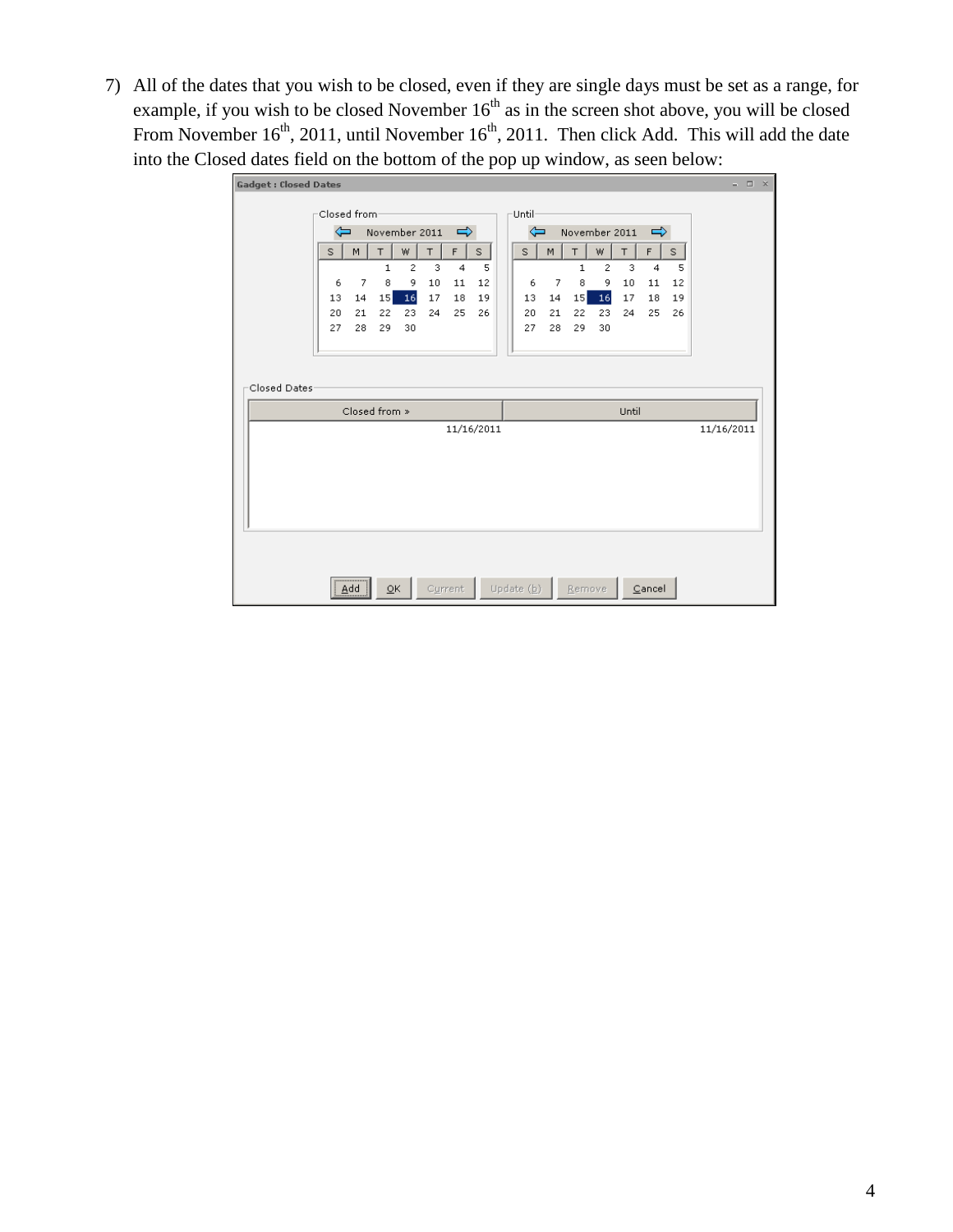8) If you wish to be closed a range of dates you would select the start of the closed date in the Closed from calendar, and the end of the closed range in the Until Calendar, and then click Add, as seen below:

| <b>Gadget: Closed Dates</b>             |                                                |                                                                      |                   |                     |         |                      |            |  |                                     |    |                   |                     |         |         |         |            | $ \Box$ $\times$ |
|-----------------------------------------|------------------------------------------------|----------------------------------------------------------------------|-------------------|---------------------|---------|----------------------|------------|--|-------------------------------------|----|-------------------|---------------------|---------|---------|---------|------------|------------------|
| Closed from:<br>$\sqcap$ Until $\sqcap$ |                                                |                                                                      |                   |                     |         |                      |            |  |                                     |    |                   |                     |         |         |         |            |                  |
|                                         | $\Leftarrow$<br>November 2011<br>$\Rightarrow$ |                                                                      |                   |                     |         |                      |            |  | ⇦<br>November 2011<br>$\Rightarrow$ |    |                   |                     |         |         |         |            |                  |
|                                         |                                                |                                                                      |                   |                     |         |                      |            |  |                                     |    |                   |                     |         |         |         |            |                  |
|                                         | s                                              | M.                                                                   | T                 | W                   | T.      | F.                   | s.         |  | S.                                  | M  | T                 | W.                  | T.      | F       | s.      |            |                  |
|                                         | 6                                              | $\overline{7}$                                                       | $\mathbf{1}$<br>8 | $\overline{c}$<br>9 | 3<br>10 | $\overline{4}$<br>11 | 5<br>12    |  | 6                                   | 7  | $\mathbf{1}$<br>8 | $\overline{c}$<br>9 | 3<br>10 | 4<br>11 | 5<br>12 |            |                  |
|                                         | 13                                             | 14                                                                   | 15                | 16                  | 17      | 18                   | 19         |  | 13                                  | 14 | 15                | 16                  | 17      | 18      | 19      |            |                  |
|                                         | 20                                             | 21                                                                   | 22                | 23                  | 24      | 25                   | 26         |  | 20                                  | 21 | 22                | 23                  | 24      | 25      | 26      |            |                  |
|                                         | 27                                             | 28                                                                   | 29                | 30                  |         |                      |            |  | 27                                  | 28 | 29                | 30                  |         |         |         |            |                  |
|                                         |                                                |                                                                      |                   |                     |         |                      |            |  |                                     |    |                   |                     |         |         |         |            |                  |
|                                         |                                                |                                                                      |                   |                     |         |                      |            |  |                                     |    |                   |                     |         |         |         |            |                  |
|                                         |                                                |                                                                      |                   |                     |         |                      |            |  |                                     |    |                   |                     |         |         |         |            |                  |
| Closed Dates                            |                                                |                                                                      |                   |                     |         |                      |            |  |                                     |    |                   |                     |         |         |         |            |                  |
|                                         |                                                | Closed from »                                                        |                   |                     |         |                      |            |  |                                     |    |                   |                     | Until   |         |         |            |                  |
|                                         |                                                |                                                                      |                   |                     |         |                      | 11/16/2011 |  |                                     |    |                   |                     |         |         |         | 11/18/2011 |                  |
|                                         |                                                |                                                                      |                   |                     |         |                      |            |  |                                     |    |                   |                     |         |         |         |            |                  |
|                                         |                                                |                                                                      |                   |                     |         |                      |            |  |                                     |    |                   |                     |         |         |         |            |                  |
|                                         |                                                |                                                                      |                   |                     |         |                      |            |  |                                     |    |                   |                     |         |         |         |            |                  |
|                                         |                                                |                                                                      |                   |                     |         |                      |            |  |                                     |    |                   |                     |         |         |         |            |                  |
|                                         |                                                |                                                                      |                   |                     |         |                      |            |  |                                     |    |                   |                     |         |         |         |            |                  |
|                                         |                                                |                                                                      |                   |                     |         |                      |            |  |                                     |    |                   |                     |         |         |         |            |                  |
|                                         |                                                |                                                                      |                   |                     |         |                      |            |  |                                     |    |                   |                     |         |         |         |            |                  |
|                                         |                                                |                                                                      |                   |                     |         |                      |            |  |                                     |    |                   |                     |         |         |         |            |                  |
|                                         |                                                | <br>$\underline{\overset{\text{Add}}{\vphantom{\rule{1pt}{5.5pt}}}}$ |                   | QK                  |         | Current              |            |  | Update $(\underline{b})$            |    |                   | Remove              |         | Cancel  |         |            |                  |

9) You may repeat these steps as many times as you need for as many closed date ranges as you require. When you have added all of the closed ranges, and you are ready to save your work, you must click OK at the bottom of the screen:

| $\sqsubset$ Closed Dates:                                |                                              |
|----------------------------------------------------------|----------------------------------------------|
| Closed from »                                            | Until                                        |
| 11/16/2011                                               | 11/18/2011                                   |
|                                                          |                                              |
|                                                          |                                              |
|                                                          |                                              |
|                                                          |                                              |
|                                                          |                                              |
|                                                          |                                              |
|                                                          |                                              |
| ;<br>$\overline{\mathsf{O}}\mathsf{K}$<br>Current<br>Add | Update $(\underline{b})$<br>Cancel<br>Remove |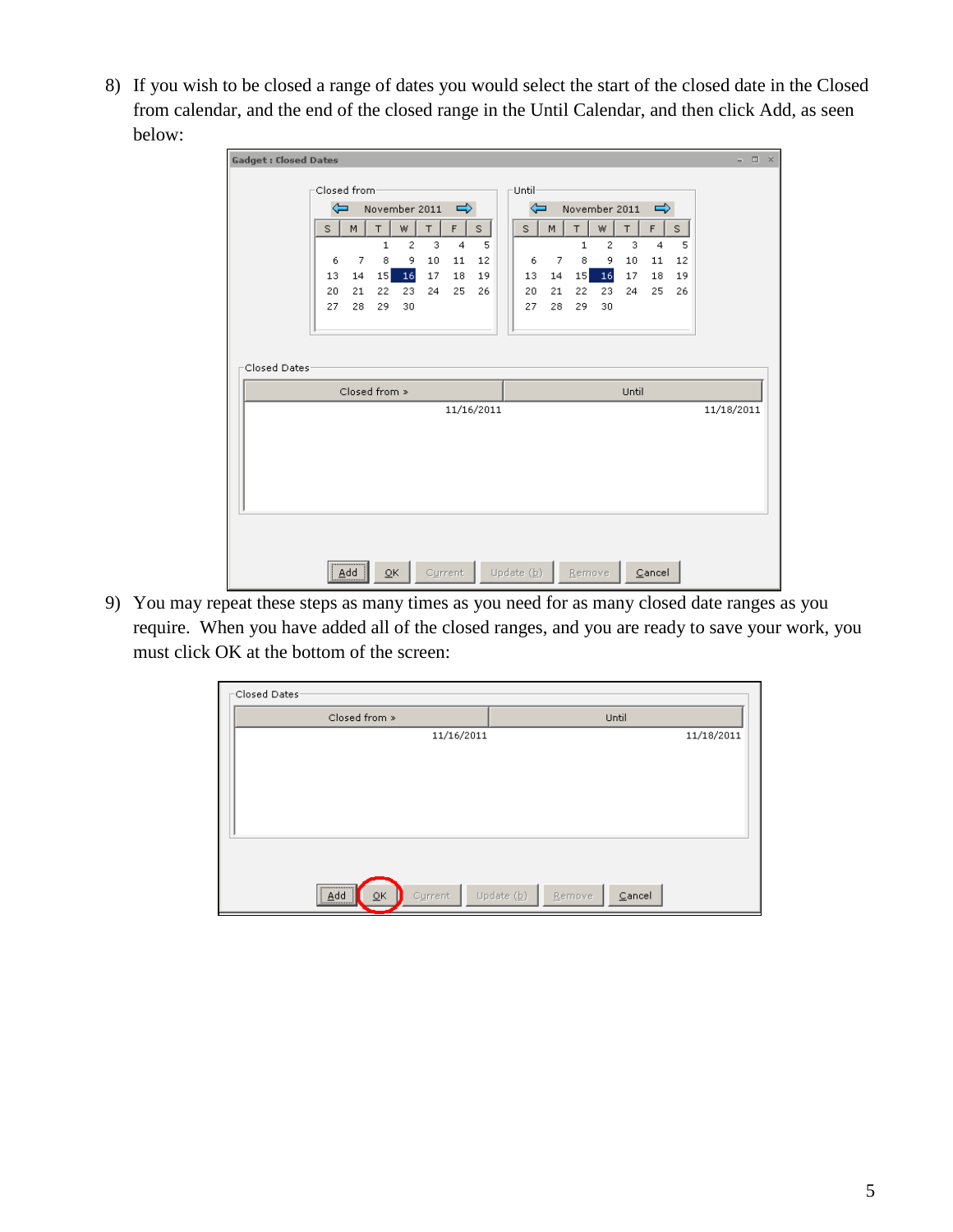10) This will bring you back to the Library Calendar main screen, and you should see the date ranges that you have entered in the Closed dates field. On the bottom of the screen you must click Save:

| Library Calendar |                                            |                                |                                         |  |  |  |  |  |  |  |
|------------------|--------------------------------------------|--------------------------------|-----------------------------------------|--|--|--|--|--|--|--|
|                  | Ontario Library Service North Headquarters |                                |                                         |  |  |  |  |  |  |  |
|                  | ◈<br>Closed dates: 11/16/2011-11/18/2011   |                                |                                         |  |  |  |  |  |  |  |
| Closed days:     |                                            |                                |                                         |  |  |  |  |  |  |  |
|                  |                                            |                                | ☑ Sunday I Monday I Tuesday I Wednesday |  |  |  |  |  |  |  |
|                  |                                            | □ Thursday □ Friday □ Saturday |                                         |  |  |  |  |  |  |  |
|                  |                                            |                                |                                         |  |  |  |  |  |  |  |
|                  |                                            |                                |                                         |  |  |  |  |  |  |  |
|                  |                                            |                                |                                         |  |  |  |  |  |  |  |
|                  |                                            |                                |                                         |  |  |  |  |  |  |  |
|                  |                                            |                                |                                         |  |  |  |  |  |  |  |
|                  | Save<br>Cancel                             |                                |                                         |  |  |  |  |  |  |  |
|                  |                                            |                                |                                         |  |  |  |  |  |  |  |

11) Your dates are now entered into the configuration files, and your patron check outs will not have return dates set to the dates listed in the calendar.

There are a couple important facts that must be remembered when using the Workflows calendar.

1) The calendar settings are configuration setting; this means that only 1 library can make changes to the calendar at a time. If you encounter the following message:



It usually means that another library is working in the calendar and you will have to wait until they are finished and have exited the wizard. This also means that you should be aware that other libraries will to alter their calendar and not forget to exit the wizard when you are finished your task.

2) Calendar alterations require a halt / run to become effective. This means that the server must perform a shut down after hours to make the configuration changes you, and the other libraries have made take effect. For this reason we suggest that you alter your calendar 1 week prior to your longest loan period that would end on the date(s) you wish to be closed. For example: If you have a 3 week loan period and you will be closed between December 24<sup>th</sup> through December 28<sup>th</sup> 2011, you should alter your Calendar on November  $26<sup>th</sup>$ , 2011. This provides enough time to make your alterations and ensure than none of your item due dates will be scheduled between December 24<sup>th</sup> and December 28thth. Work flows will make any item due dates for the first date that you are open after December  $28<sup>th</sup>$ .